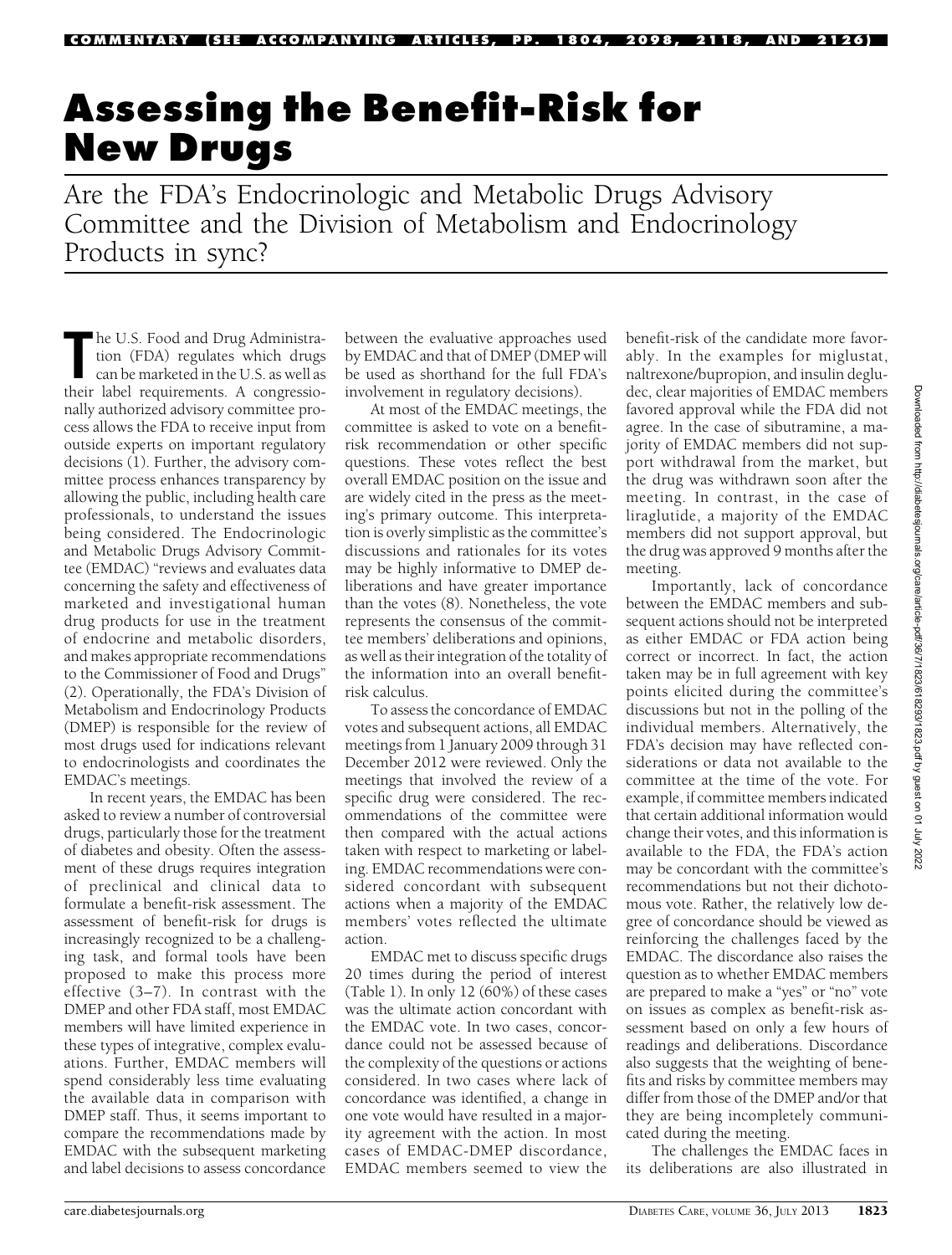# Commentary

# Table 1—Meetings of the EMDAC, 2009–2012

| Drug                       | Meeting date      | Voting question                                                                                                                  | Vote results                                                                                                                                                    | Subsequent action                                                                                                                             | <b>EMDAC-DMEP</b><br>agreement                       |
|----------------------------|-------------------|----------------------------------------------------------------------------------------------------------------------------------|-----------------------------------------------------------------------------------------------------------------------------------------------------------------|-----------------------------------------------------------------------------------------------------------------------------------------------|------------------------------------------------------|
| Saxagliptin                | 1 April 2009      | CV safety                                                                                                                        | $Yes-10$<br>$No-2$                                                                                                                                              | Approval 31 July<br>2009                                                                                                                      | Yes                                                  |
| Liraglutide                | 2 April 2009      | Marketing<br>recommendation<br>given C-cell tumor<br>data                                                                        | $Yes-6$<br>$No-6$                                                                                                                                               | Approval<br>25 January 2010<br>with REMS                                                                                                      | No                                                   |
| Rosuvastatin               | 15 December 2009  | New indication for<br>primary prevention<br>based on hsCRP<br>$>$ 2 in patients with<br>$LDL < 130$ and no<br>other cardiac risk | $Yes-12$<br>$No-4$<br>Abstain-1                                                                                                                                 | Label change for<br>primary prevention<br>9 February 2010<br>based on CRP >2<br>in patients with at<br>least one additional<br>CV risk factor | No (label changes<br>more restrictive)               |
| Miglustat                  | 12 January 2010   | Approval for Niemann-<br>Pick Disease Type C                                                                                     | $Yes-10$<br>$No-3$                                                                                                                                              | FDA requested<br>additional<br>information                                                                                                    | No                                                   |
| Carglumic acid             | 13 January 2010   | Approval                                                                                                                         | $Yes-12$<br>$No-0$                                                                                                                                              | Approval<br>18 March 2010                                                                                                                     | Yes                                                  |
| Tesamorelin                | 27 May 2010       | Approval                                                                                                                         | $Yes-16$<br>$No-0$                                                                                                                                              | Approval<br>10 November 2010                                                                                                                  | Yes                                                  |
| Rosiglitazone              | 13-14 July 2010   | Change in label and/<br>or marketing<br>approval based on<br>new safety data                                                     | Decrease warnings<br>on label-0<br>No changes to label-3<br>Add warnings-7<br>Add warnings and<br>restrict use-10<br>Withdraw from<br>market-12<br>Abstain $-1$ | New REMS including<br>restricted access<br>and requirement<br>for new safety<br>study                                                         | Not able to evaluate<br>because of split<br>of votes |
| Phentermine/<br>topiramate | 15 July 2010      | Approval                                                                                                                         | Yes-6<br>$No-10$                                                                                                                                                | FDA requested<br>additional<br>information<br>28 October 2010                                                                                 | Yes                                                  |
| Sibutramine                | 15 September 2010 | Change in label and/<br>or marketing<br>approval based on<br>new safety data                                                     | No change-0<br>Add boxed warning-2<br>Add boxed warning<br>and restrict use-6<br>Withdraw from<br>market-8                                                      | Withdrawal from<br>market by sponsor<br>8 October 2010                                                                                        | No                                                   |
| Lorcaserin                 | 16 September 2010 | Approval                                                                                                                         | $Yes-5$<br>$No-9$                                                                                                                                               | FDA requested<br>additional<br>information<br>23 October 2010                                                                                 | Yes                                                  |
| Naltrexone/<br>bupropion   | 7 December 2010   | Approval                                                                                                                         | $Yes-13$<br>$No-7$                                                                                                                                              | FDA requested CV<br>outcome trial<br>preapproval                                                                                              | No                                                   |
| Fenofibric acid            | 19 May 2011       | Label change based<br>on new outcome<br>data                                                                                     | No change-3<br>Remove indication for<br>use with statin-4<br>Maintain indication<br>for use with statin<br>and add clinical<br>data-6                           | Clinical data added to<br>label but indication<br>for use with statin<br>maintained<br>9 November 2011                                        | Yes                                                  |
| Dapagliflozin              | 19 July 2011      | Approval                                                                                                                         | Yes-6<br>$No-9$                                                                                                                                                 | FDA requested<br>additional                                                                                                                   | Yes                                                  |

Continued on p. 1825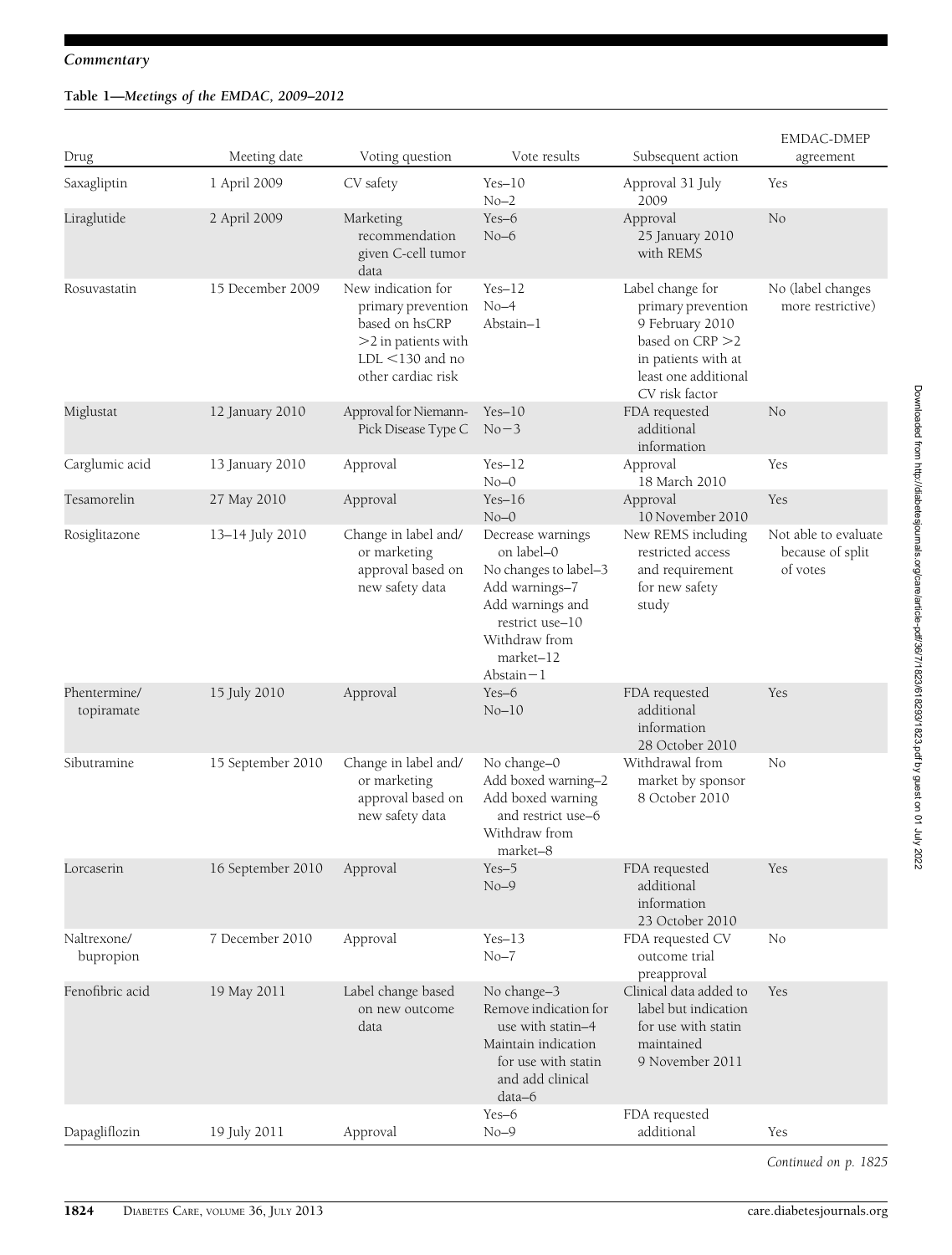| Drug                       | Meeting date     | Voting question                                                                       | Vote results                                                                                              | Subsequent action                                                                                                                          | <b>EMDAC-DMEP</b><br>agreement                                                                             |
|----------------------------|------------------|---------------------------------------------------------------------------------------|-----------------------------------------------------------------------------------------------------------|--------------------------------------------------------------------------------------------------------------------------------------------|------------------------------------------------------------------------------------------------------------|
|                            |                  |                                                                                       |                                                                                                           | information<br>19 January 2012                                                                                                             |                                                                                                            |
| Ezetimibe/<br>simvastatin  | 2 November 2011  | Approval for<br>decreasing CV<br>events in patients<br>with chronic<br>kidney disease | Predialysis patients:<br>$Yes-16$<br>$No-0$<br>End-stage renal<br>disease patients:<br>$Yes-6$<br>$No-10$ | Clinical data added<br>to label with<br>statement "<br>treatment effect<br>attenuated among<br>patients on<br>dialysis"<br>25 January 2012 | Not able to evaluate<br>as unclear how<br>label changes<br>correspond to<br>voting question<br>and results |
| Phentermine/<br>topiramate | 22 February 2012 | Approval                                                                              | $Yes-20$<br>$No-2$                                                                                        | Approval<br>17 July 2012                                                                                                                   | Yes                                                                                                        |
| Lorcaserin                 | 10 May 2012      | Approval                                                                              | $Yes-18$<br>$No-4$<br>Abstain-1                                                                           | Approval<br>27 June 2012                                                                                                                   | Yes                                                                                                        |
| Lomitapide                 | 17 October 2012  | Approval                                                                              | $Yes-13$<br>$No-2$                                                                                        | Approval<br>24 December 2012                                                                                                               | Yes                                                                                                        |
| Mipomersen                 | 18 October 2012  | Approval                                                                              | $Yes-9$<br>$No-6$                                                                                         | Approval<br>29 January 2012                                                                                                                | Yes                                                                                                        |
| Pasireotide                | 7 November 2012  | Approval                                                                              | $Yes-10$<br>$No=0$                                                                                        | Approval<br>17 December 2012                                                                                                               | Yes                                                                                                        |
| Insulin degludec           | 8 November 2012  | Approval                                                                              | $Yes-8$<br>$No-4$                                                                                         | FDA requested<br>additional<br>information<br>8 February 2013                                                                              | N <sub>o</sub>                                                                                             |

Meetings were identified from [www.fda.gov,](http://www.fda.gov) and only meetings where specific drugs were discussed have been abstracted. Voting questions were identified from the meeting announcements and official minutes. Where there were multiple voting questions, the question felt to be central to the regulatory decision-making process is listed. Vote results are taken from the minutes, or, if no minutes were available, public reports of the meeting results were used. EMDAC-DMEP agreement was evaluated as a "Yes" if a majority of the voting members agreed with the DMEP action. CRP, C-reactive protein; CV, cardiovascular; hsCRP, high-sensitivity C-reactive protein; REMS, Risk Evaluation and Mitigation Strategy.

meeting-to-meeting variability. During a 2-day meeting (28–29 March 2012), the EMDAC recommended that all new drugs for obesity should have data available from a cardiovascular outcomes trial prior to approval. Yet at the meetings immediately preceding (phentermine/ topiramate on 22 February 2012) and following (lorcaserin on 10 May 2012) this meeting, the committee voted to approve drugs for obesity in the absence of these data. This may reflect the committee's differential consideration of an abstract safety concern (the policy vote) when compared with a specific potential drug whose benefits are demonstrated in clinical trials.

It is likely that the estimated 60% concordance rate underestimates the challenges as several of the drugs considered (for example, carglumic acid and pasiroetide) appear to have been relatively uncontroversial, which made concordance likely. On the other hand, during votes where concordance was not achieved, the

meeting transcripts reflect ambivalence among voting members on the benefitrisk proposition. For example, during the liraglutide meeting two members characterized their no votes as "wishy-washy" (9). These expressions of ambivalence may be considered by the DMEP as final FDA recommendations are formulated. However, the goal of enhancing public transparency is impaired to the degree that ambiguity remains or when regulatory actions are taken that are superficially in conflict with the committee votes.

The relatively high rate of discordance between EMDAC votes and subsequent actions suggest that the process should be re-evaluated and opportunities for optimization considered. For example, it has been suggested that advisory committees should not explicitly vote on questions regarding approvability (8). This would allow the meetings to focus on the key issues, permitting the FDA to receive the external perspectives and

opinions it desires. Indeed, the absence of a vote might encourage committee members to more fully express the rationales for their views without the shortcut of the yes/no vote. While the vote may have value in the context of forcing a committee member to be explicit in their benefit-risk assessment, this will only have utility if the bases of the member's integrative evaluation are explicitly understood and aligned with those used by the DMEP.

Another approach to increase the utility of the meetings and to enhance transparency would be to use more formal benefit-risk tools. These tools have the potential to make explicit the major drivers of a drug's overall benefit and overall risk. Further, these tools also make apparent where differential assessments of benefits or risks exist between EMDAC members, DMEP staff, or the drug's manufacturer (5,6). These tools might allow focused discussion on the specific points